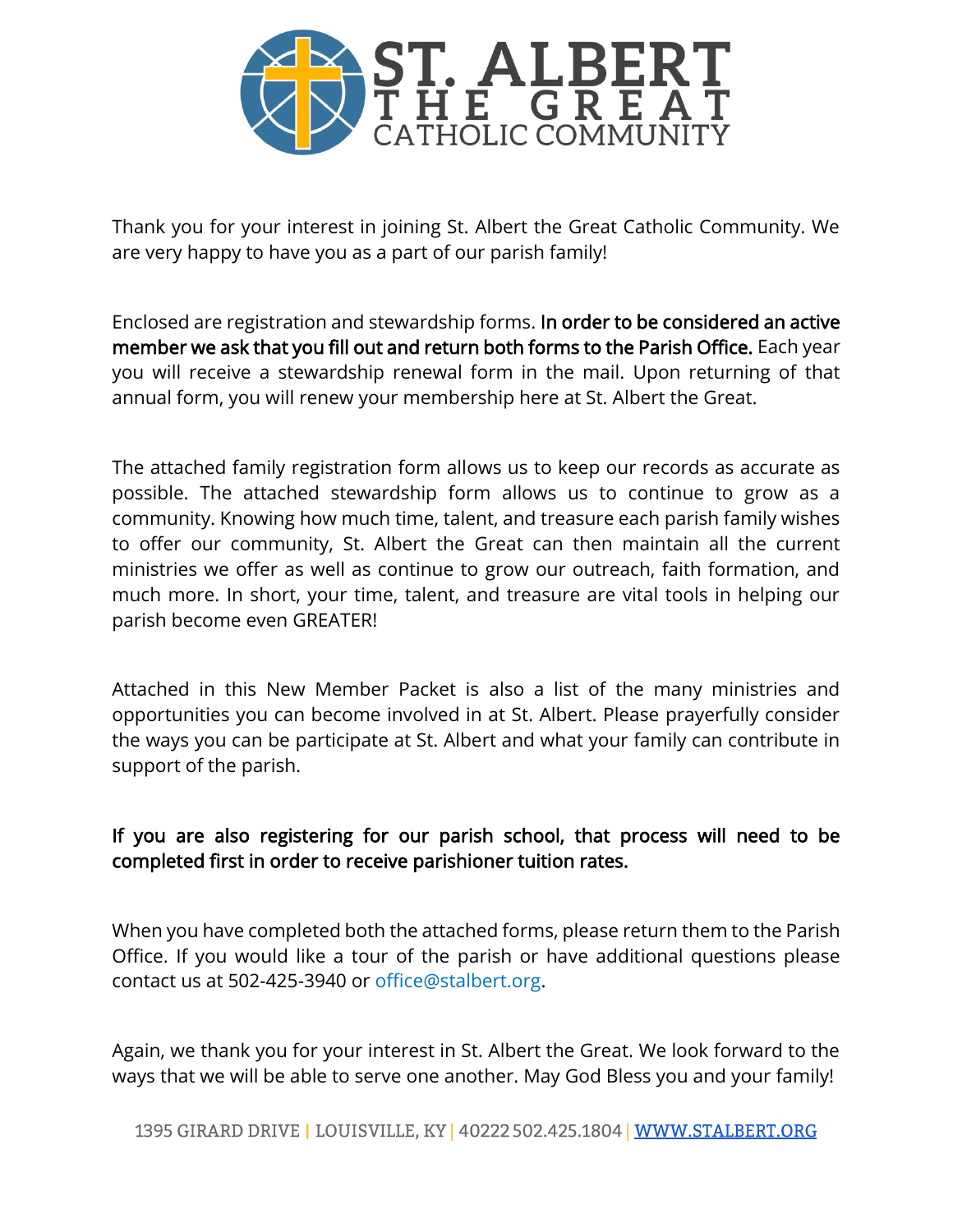| <b>Family Registration Form</b><br><b>ST. ALBERT</b><br>THE GREAT                                                 |                                                                                                                                | Why have you chosen to join St. Albert?<br><b>Previous Parish:</b><br><u> 1980 - Andrea Andrew Maria (h. 1980).</u><br><b>Names:</b>                                               |                                                                                  |  |  |                        |  |                                                        |                   |
|-------------------------------------------------------------------------------------------------------------------|--------------------------------------------------------------------------------------------------------------------------------|------------------------------------------------------------------------------------------------------------------------------------------------------------------------------------|----------------------------------------------------------------------------------|--|--|------------------------|--|--------------------------------------------------------|-------------------|
|                                                                                                                   |                                                                                                                                |                                                                                                                                                                                    |                                                                                  |  |  | <b>Office Use Only</b> |  | <b>Address:</b><br><u>City/State</u><br>Street Address |                   |
|                                                                                                                   |                                                                                                                                |                                                                                                                                                                                    |                                                                                  |  |  |                        |  |                                                        | $\overline{Z}$ ip |
| <b>Primary Phone: ()</b>                                                                                          |                                                                                                                                |                                                                                                                                                                                    |                                                                                  |  |  |                        |  |                                                        |                   |
|                                                                                                                   | <u>Adult(s)</u>                                                                                                                |                                                                                                                                                                                    |                                                                                  |  |  |                        |  |                                                        |                   |
|                                                                                                                   | LMARRED<br><b>Martial Status:</b>                                                                                              | $\Box$ SINGLE<br>$\Box$ DIVORCED<br>$\Box$ WIDOW<br>If Married: Married in Catholic Church (by Priest/Deacon) Married Civilly Anniversary:                                         | Date (M/D/YY)                                                                    |  |  |                        |  |                                                        |                   |
| Adult #                                                                                                           | First<br>Last<br>$\Box$ Confirmation $\Box$ $\Box$ Became Catholic via RCIA                                                    | Middle/Maiden<br>■Baptism <sub>Date &amp;</sub> Church Name  ■ Reconciliation ■ Date & Church Name Date & Church Name Date & Church Name Date & Church Name<br>$\Box$ Not Catholic | Date of Birth (M/D/YYYY)                                                         |  |  |                        |  |                                                        |                   |
|                                                                                                                   |                                                                                                                                | Work Phone: ( ) $\qquad \qquad$ Home Phone: ( ) $\qquad \qquad$ Cell Phone: ( )                                                                                                    |                                                                                  |  |  |                        |  |                                                        |                   |
| ult#2<br>$\overline{Q}$                                                                                           | Last<br>First<br>■Baptism <sub>Date &amp;</sub> Church Name ■ ■Reconciliation <sub>Date &amp;</sub> Church Name                | Middle/Maiden<br>Eucharist<br>Date & Church Name<br>LBecame Catholic via RCIA LNot Catholic                                                                                        | Date of Birth (M/D/YYYY)                                                         |  |  |                        |  |                                                        |                   |
|                                                                                                                   | Occupation:<br>Work Phone: (<br>Primary Email Address:                                                                         | Employer: _<br>$\begin{array}{c} \begin{array}{c} \begin{array}{c} \end{array} \end{array}$ Home Phone: ( )<br>Cell Phone: (                                                       |                                                                                  |  |  |                        |  |                                                        |                   |
| <b>Children (If Under Age 21)</b><br>$\Box$ YES<br>$\Box$ NO<br>Interested in St. Albert the Great Parish School? |                                                                                                                                |                                                                                                                                                                                    |                                                                                  |  |  |                        |  |                                                        |                   |
| Child                                                                                                             | Last<br>First<br>$\Box$ Female<br>Gender:<br>$\sqcup$ Baptism<br>$\;$ lReconciliation $\;$<br>Date (M/D/YY)                    | Middle<br>$\mathsf{\mathsf{Male}}$<br>Current School:-<br>Grade:-<br>$\_$ Eucharist $\_$<br>Date (M/D/YY)<br>Date (M/D/YY)                                                         | Date of Birth (M/D/YYYY)<br>$\Box$ Confirmation $\_\_\_\_\_\_\$<br>Date (M/D/YY) |  |  |                        |  |                                                        |                   |
| $\sim$<br>Child                                                                                                   | Last<br>First<br>$\Box$ Female<br>$\square$ Male<br>Gender:<br>$\sf$ Baptism $\sf$<br>$\;$ Reconciliation $-$<br>Date (M/D/YY) | Middle<br>Current School:<br>Grade:-<br>$\Box$ Eucharist -<br>Date (M/D/YY)<br>Date (M/D/YY)                                                                                       | Date of Birth (M/D/YYYY)<br>$\Box$ Confirmation $\_\_\_\_\$<br>Date (M/D/YY)     |  |  |                        |  |                                                        |                   |
| m<br>Child                                                                                                        | Last<br>First<br>$\Box$ Female<br>$\Box$ Male<br>Gender:<br>$\Box$ Baptism<br>Date (M/D/YY)                                    | Middle<br>Grade: Current School:<br>$\frac{1}{\sqrt{2}}$ Reconciliation $\frac{1}{\sqrt{2}}$ Date (M/D/YY)<br>$I_{\text{Eucharist}}$ $I_{\text{Date (M/D/YY)}}$                    | Date of Birth (M/D/YYYY)<br>$\Box$ Confirmation $\frac{1}{\Box}$ Date (M/D/YY)   |  |  |                        |  |                                                        |                   |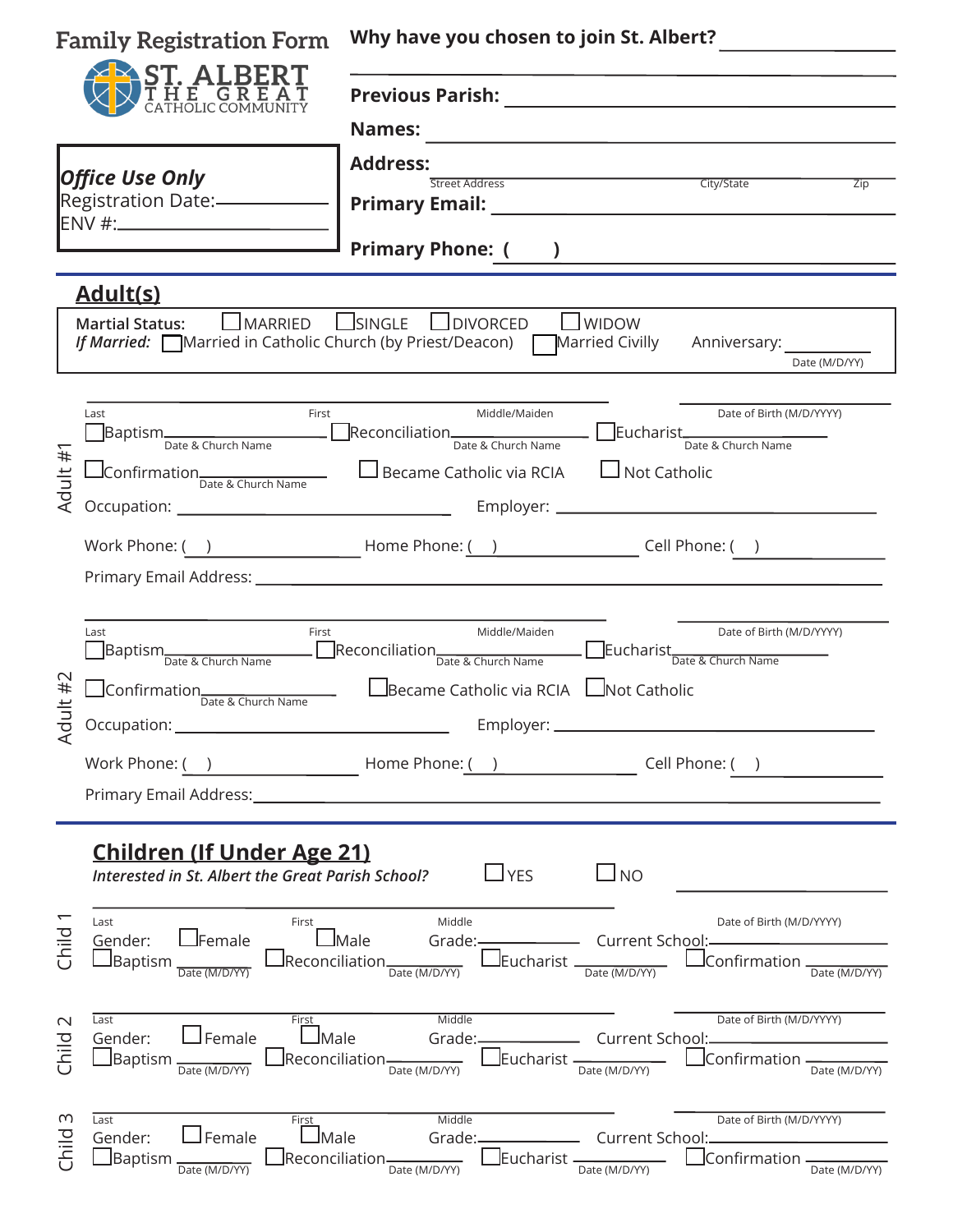

## **Stewardship and You**

Stewardship is the way in which you, as an active parishioner of our parish, can participate and give back. Stewardship takes many forms. From volunteering your time to assist at the Summer Picnic to volunteering your various talents on the SAAM (St. Albert Athletic Ministry) or SPROUTS Ministries (events for children ages 3-7 years old) to giving of your treasure to help support the many ministries and opportunities offered at and through St. Albert the Great. Stewardship is the gift of faith, hope, and love presented in action to the parish and your fellow parishioners. We invite you to review and pray over the many ways you can become involved at St. Albert.

*"Guide me in your truth and teach me, for you are God my Savior and my hope is in you." -Psalm 25:5*

| Please list below the code(s) or name(s) for each ministry and the name of each adult and/or child<br>that would like to participate in said ministries: |                                                             |           |                                                                                                                                                                                                                                                                                                                                                                                                                                                  |  |  |  |
|----------------------------------------------------------------------------------------------------------------------------------------------------------|-------------------------------------------------------------|-----------|--------------------------------------------------------------------------------------------------------------------------------------------------------------------------------------------------------------------------------------------------------------------------------------------------------------------------------------------------------------------------------------------------------------------------------------------------|--|--|--|
|                                                                                                                                                          |                                                             |           |                                                                                                                                                                                                                                                                                                                                                                                                                                                  |  |  |  |
|                                                                                                                                                          |                                                             |           |                                                                                                                                                                                                                                                                                                                                                                                                                                                  |  |  |  |
|                                                                                                                                                          |                                                             |           |                                                                                                                                                                                                                                                                                                                                                                                                                                                  |  |  |  |
|                                                                                                                                                          | Any additional talents you are willing to share: __________ |           |                                                                                                                                                                                                                                                                                                                                                                                                                                                  |  |  |  |
|                                                                                                                                                          |                                                             |           |                                                                                                                                                                                                                                                                                                                                                                                                                                                  |  |  |  |
| of: $$$                                                                                                                                                  |                                                             |           | In prayerful thanksgiving for the many blessings received from God, I/we intend to make a financial gift                                                                                                                                                                                                                                                                                                                                         |  |  |  |
| Weekly                                                                                                                                                   | Monthly                                                     | Quarterly | $\Box$ Annually                                                                                                                                                                                                                                                                                                                                                                                                                                  |  |  |  |
|                                                                                                                                                          | I/we wish to use Online Giving                              |           |                                                                                                                                                                                                                                                                                                                                                                                                                                                  |  |  |  |
|                                                                                                                                                          |                                                             |           | <b>Online Giving</b> is easy, convenient, and the best option for both parishioner and parish for gifts of treasure.<br>To register for Online Giving please go to stalbert.org and click on the "Give Online" button located on<br>the right side menu. Please then follow the steps to create an account using your checking,<br>Cavings or spotting of Voucan also sall Changled Inspection the Darich Office at (E02) 425 2040 SLICK HERE TO |  |  |  |

savings, or credit card. You can also call Cheryl Harper in the Parish Office at (502) 425-3940 GIVE ONLIN ext. 107 for assistance. Online Giving can also be done through the *GivePlus* App available for free download via Apple and Android app stores.

I/we wish to receive Envelopes

*For assitance or if you have any questions, please contact the Parish Office at (502) 425-3940.*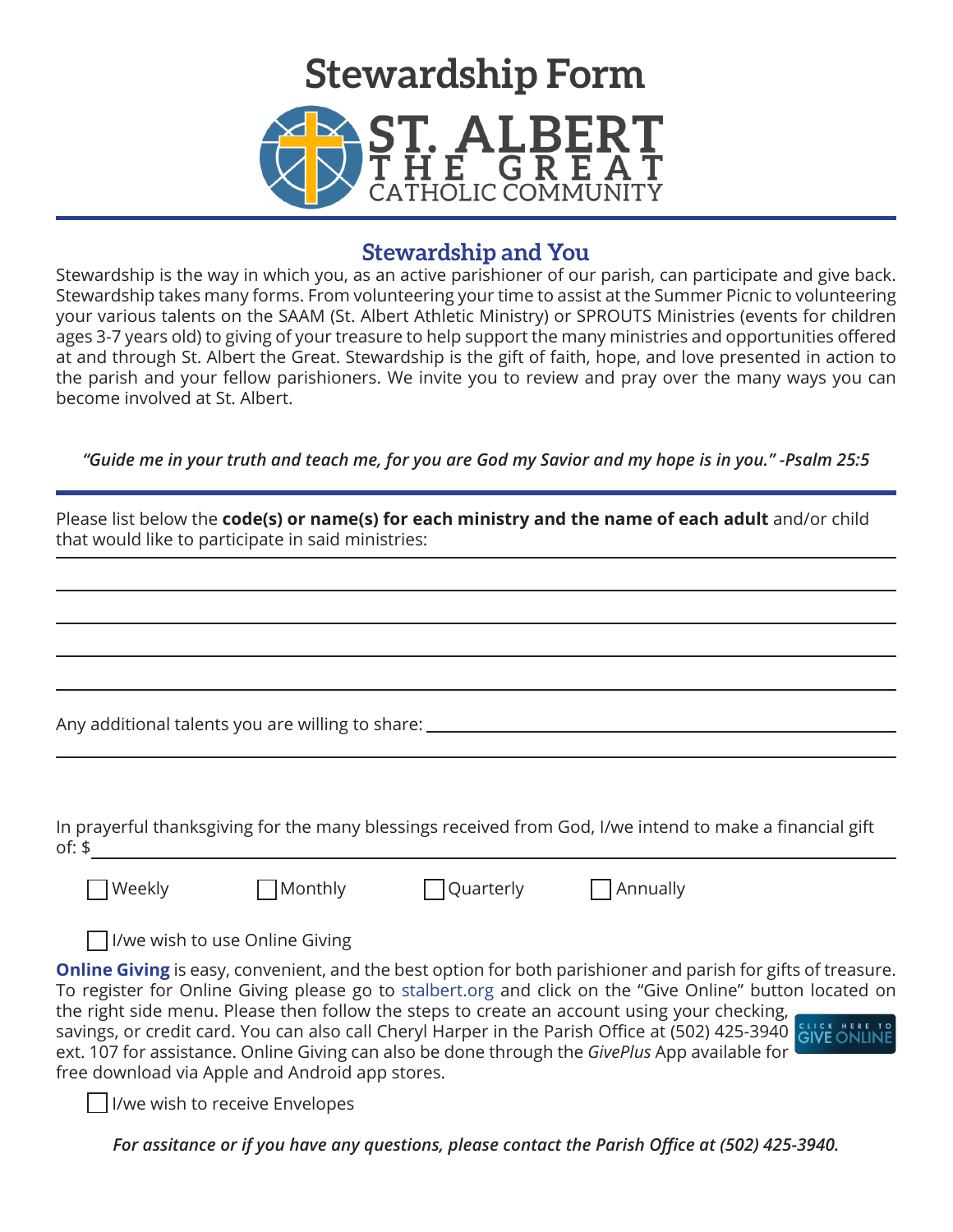

## **STEWARDSHIP PARTICIPATION LIST**

#### **Questions to pray over as you prepare to complete your Stewardship Commitment:**

- What aspects of my parish are most important to me and my family?
- God has truly blessed us. How can we best share our blessings with our parish community?
- How much time can I give to my parish each week? Each month? Each year?
- What passions can I transform into Stewardship?
- Is there a new way in which I can participate in this community?

### **Administration**

- A1 Communications Committee work to better communications throughout parish; monthly meetings
- A2 Facilities & Grounds Comm plan & help in maintenance of grounds/facilities
- A3 Finance Council oversee financial situation of parish/school community
- A4 Landscape Comm fall & spring grounds cleanups
- A5 Stewardship Comm raise time/talent/treasure participation & awareness; monthly meetings

### **Parish Life & Welfare**

#### *Pastoral Care: Contact Laura Graven: lgraven@stalbert.org*

- P1 Bereavement Hospitality provide food for funeral luncheons on rotating basis
- P2 Elizabeth Min. provide food for new parents
- P3 Markey's Support Group monthly social gathering for widows/widowers
- P4 SOS Min give assistance to parishioners with short term needs (ex: food, cleaning, etc.)
- P5 Eucharistic Minister Nursing Home/Homebound Take communion to parishioners on Sunday
- P6 Eucharistic Minister Weekday Nursing Home Take communion to parishioners
- P7 Divorce Ministry regional small group support
- P8 Grief Ministry grief support in various forms, available year-round
- P9 Prayer Chain pray for those who have requested to be on our prayer list
- P10 SAAM (St. Albert Athletic Ministry) volunteer, coach, etc.
- P11 St. Al's Aces senior's social group,  $55+$
- P12 Summer Picnic Committee plan picnic
- P13 Summer Picnic Volunteer signup & volunteer at booths/games

### **Lifelong Formation**

L1 Lifelong Formation Committee - plan & advise formation needs

*Children's Ministry: Contact Cindy McKinley: cmckinley@stalbert.org*

L2 Baptism Team - help facilitate bi-monthly prep class

- L3 Children's Liturgy of the Word be a leader, music leader, or assistant at 10:30 Mass
- L4 10:30am Nursery childcare co-volunteer for children 5 & under
- L5 Family Day co-lead or volunteer at event
- L6 PREP Catechist teach Sunday school class from 9-10:15am, August-April
- L7 PREP Substitute on call Sunday school teacher
- L8 PREP Aide assist in classroom
- L9 SPROUTS Team plan and assist at ministry events (children age 3-1st grade)
- L10 Vacation Bible School (VBS) Volunteer 4 days in summer 2022

*Youth Ministry:*